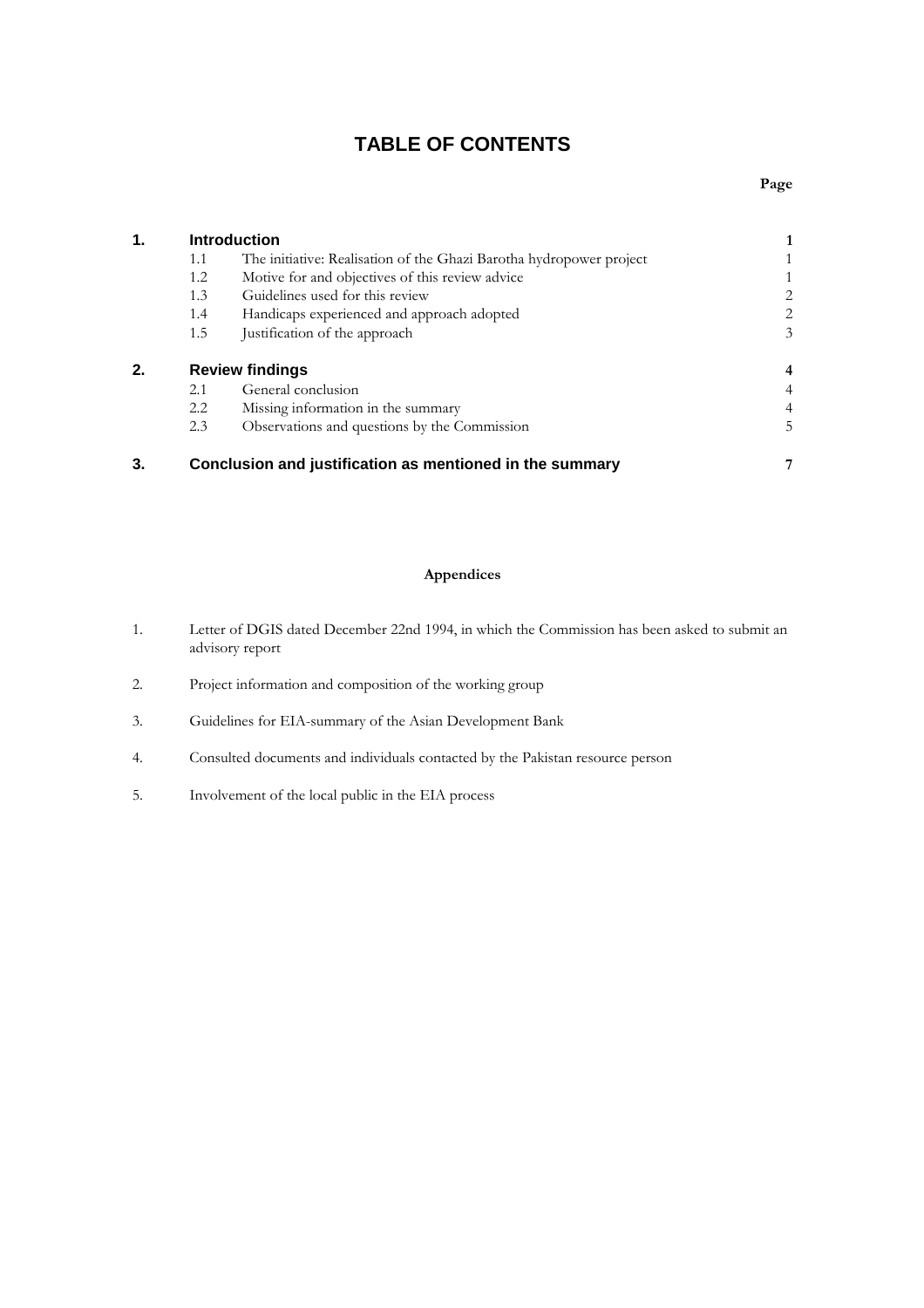# **1. INTRODUCTION**

1.1 The initiative: Realisation of the Ghazi Barotha hydropower project

The Pakistan Water and Power Development Authority (WAPDA) intends to implement in the northern Indus river plain, between the tailwaters of the Tarbela dam and the confluence of the Indus and Haro rivers, an activity called 'the Ghazi Barotha hydropower project'.

The main objective of the proposed project is to meet the acute shortage of power in Pakistan. The intended project will utilize the fall of about 76 metres of the river along a distance of about 63 kilometres. The project includes three basic elements: a barrage, a power channel and a power complex. The project will have an installed generating capacity of 1450 MW. The power will be transmitted to WAPDA's national grid system.

The project area forms the Northwestern part of the Potawar Plateau. The predominant land uses in this area are arable land and pasture. Some hilly areas are allowed to remain under scrub forest. The Indus water is used for watering livestock, washing, bathing, and some sewage disposal. Little water is taken for irrigation or drinking water, reliance being placed instead on wells and tubewells. The project area contains many graveyards and shrines, as well as archaeological and historical sites. In general these type of projects have major impacts on water and land resources. In this project, the main effect will be the partial redirection of the flow in the Indus river. The direct and indirect implications for the local population (resettlement) are deemed to be at least of equal importance.

The feasibility and design studies were funded by UNDP and the Government of Pakistan, with the World Bank (WB) as the executing agency. The environmental assessment study has been prepared in accordance with the Environmental Impact Assessment Guidelines of the Government of Pakistan and the World Bank Operational Directives.

A Study Appraisal Report (SAR), evaluating all relevant studies with regard to the project, is being formulated. This SAR will be discussed at a meeting of the board of directors of the WB, probably by the beginning of April 1995.

## 1.2 Motive for and objectives of this review advice

In its letter dated 22<sup>nd</sup> of December 1994 (appendix 1) the Minister for Development Cooperation in the Netherlands has invited the Dutch independent Commission for Environmental Impact Assessment to perform an advisory review *on headlines* of the environmental assessment executive summary of the environmental and resettlement documentation for the project.

**Objective** of this advice is to review on headlines the environmental assessment executive summary of the Ghazi Barotha hydropower project<sup>1</sup>] on the basis of Pakistan and international review standards.

This advice has been prepared by a working group of the Commission. The composition of this working group is presented in appendix 2. The group represents the Commission and will therefore be referred to as 'the Commission'. In the Commission the following disciplines are represented: civil engineering, ecology, agriculture, rural development and its environmental aspects, human settlements development and urban and regional planning.

<sup>1</sup> Prepared by Pakistan Hydro Consultants in October 1994.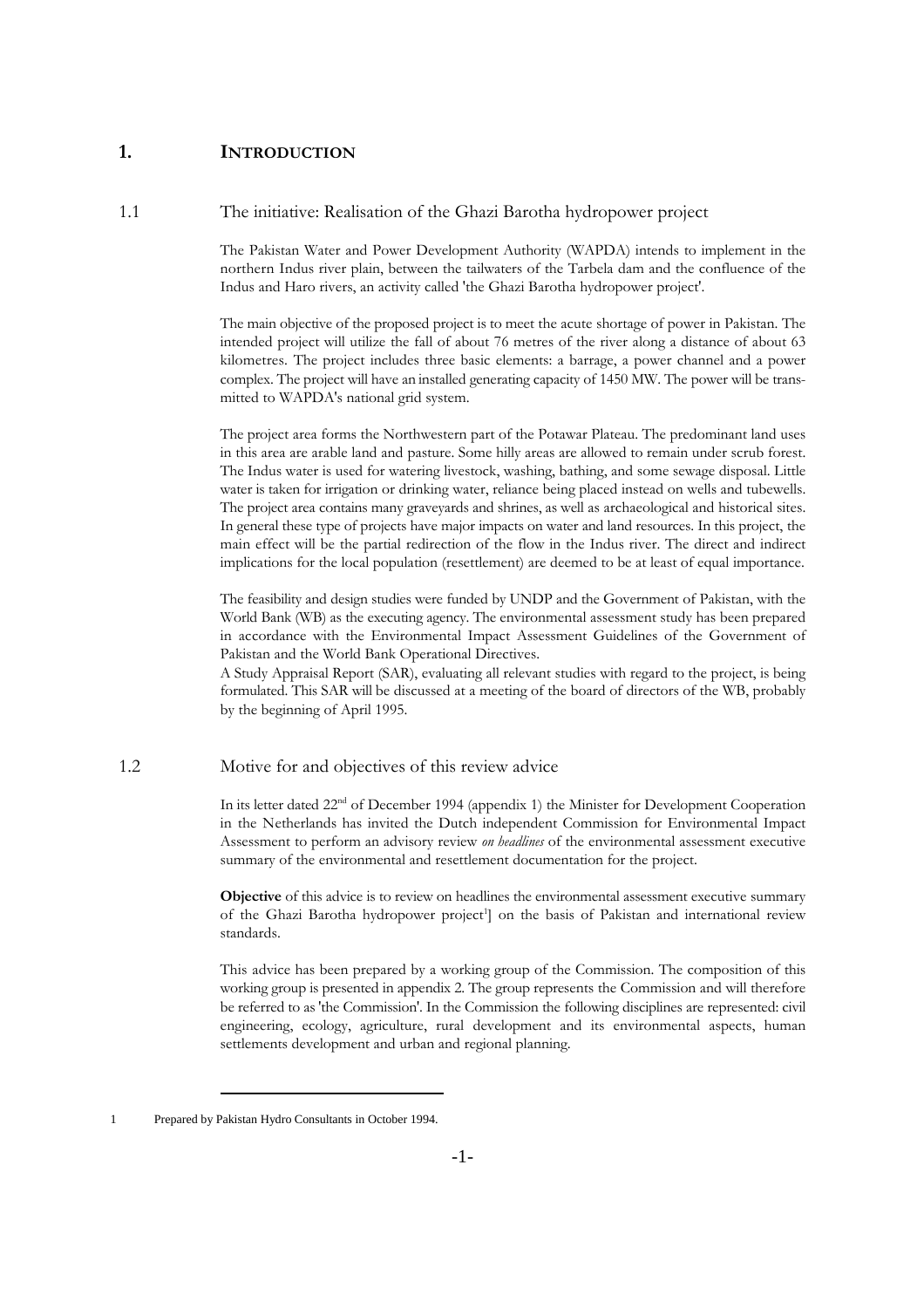## 1.3 Guidelines used for this review

The environmental assessment study has been prepared in accordance with:

- ! the Environmental Impact Assessment Guidelines of the Government of Pakistan framed under Ordinance No. XXXVII (December 1983);
- ! the Antiquities Act (1975);
- ! the World Bank Operational Directives (ODs), the most applicable of which are OD 4.01, Environmental Assessment, and OD 4.00, Annex B, Environmental Policy for Dam and Reservoir Projects;

! the requirements of OD 4.30, Involuntary Resettlement, and OD 4.50, Cultural Property.

The review of the summary has been carried out according to the majority of these documents, completed with guidelines from the Asian Development Bank (appendix 3). These documents and guidelines do not contain site-specific elements. Nevertheless, the experience and acquaintance with the local situation in Pakistan of the working group members permitted to use the above mentioned documents and guidelines as a review framework. For this reason, it was not considered necessary to develop new site-specific guidelines, also because the summary was to be reviewed on headlines.

# 1.4 Handicaps experienced and approach adopted

In preparing the advice the Commission has experienced certain handicaps. The main handicaps**,** in order of importance, are:

### ! **The (inevitably) limited information of an executive summary**

The Commission was asked to review the environmental assessment executive summary for the Ghazi Barotha hydropower project *on main issues*. The summary mentions a great number of aspects and impacts of the intended activity but does not proceed to a quantitative analysis of these aspects and impacts. As a consequence the validity and significance of the conclusions and proposed mitigating measures can hardly be verified. As the detailed studies, referred to in the summary, were not available, the Commission has only been able to review the underlying studies on probable completeness and not on accuracy of the information.

### ! **No site reconnaissance**

The Commission did not have the opportunity to visit the site and to have discussions with parties involved. In order to cope with this problem, the Commission has made extensive use of the services of a local resource person (see appendix 2) and information furnished by reliable institutions. Moreover selection of the members of the Commission was focused on their familiarity with local circumstances in Pakistan.

# 1.5 Justification of the approach

The Minister for Development Cooperation in the Netherlands has asked the Commission to focus the review on the main features of the summary. This review advice will be important in determining the Netherlands position in the discussions on World Bank funding of this project.

As the underlying documents of the environmental assessment executive summary are formally not available for examination by the Netherlands Directorate General for Development Cooperation and moreover are partly confidential, the following approach was proposed (see also letter in Appendix 1):

The Commission could raise questions concerning the Environmental Assessment Executive Summary on the project, which could be put forward to the World Bank by the Directorate General for Development Cooperation.

Depending on the answers on these questions, the advice could be finalized.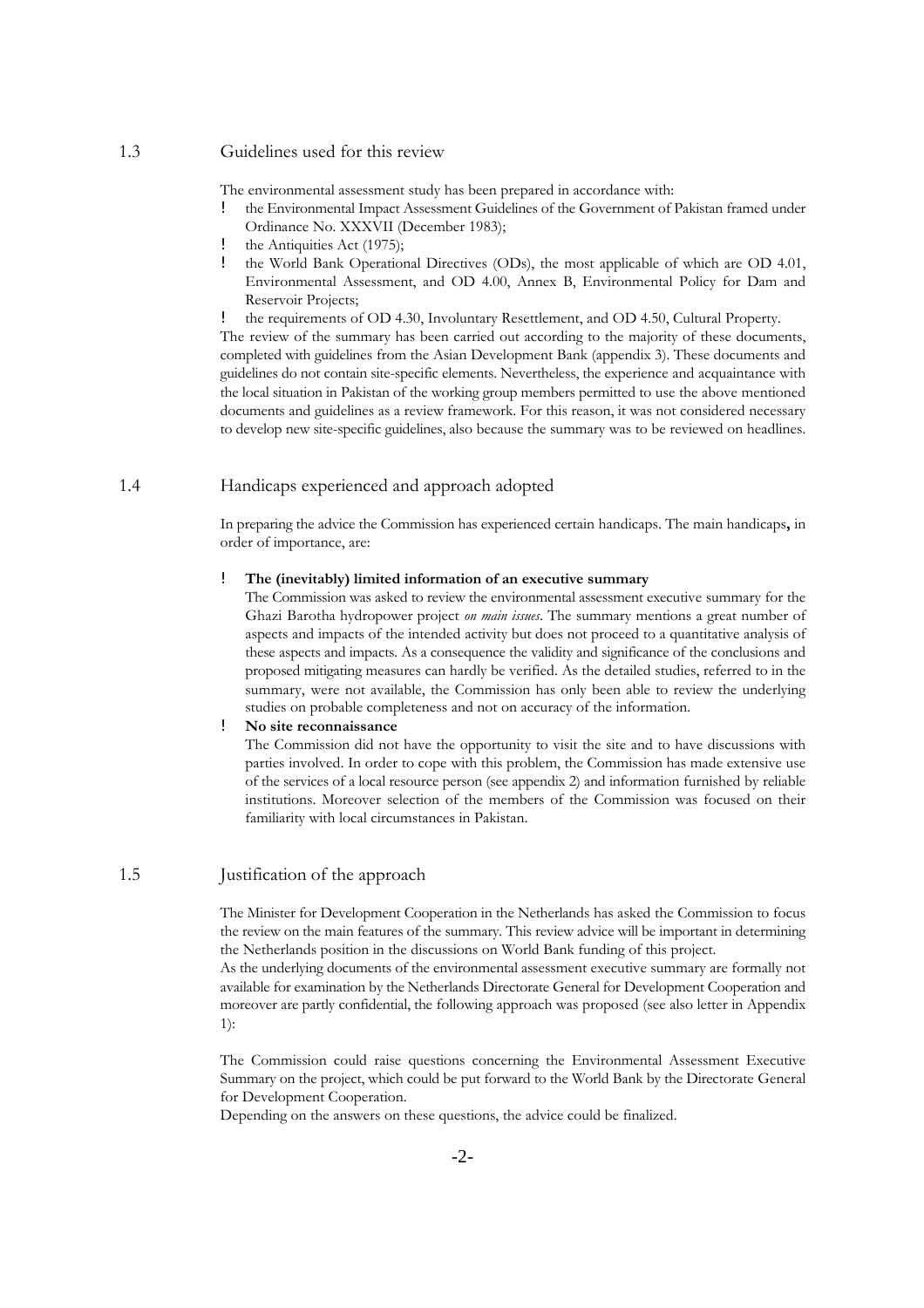The Commission has been able to benefit from the local resource person in Pakistan, who has been able to gain insight into some of the underlying documents and to contact relevant individuals and institutions (appendix 4). Part of the questions raised by the Commission could therefore be already verified and answered.

However, a number of aspects remain open to questioning and a few vital issues (vital in the opinion of the Commission) have not been found in the Summary. This review focuses on these aspects in chapter 2, where the main findings of the Commission are presented.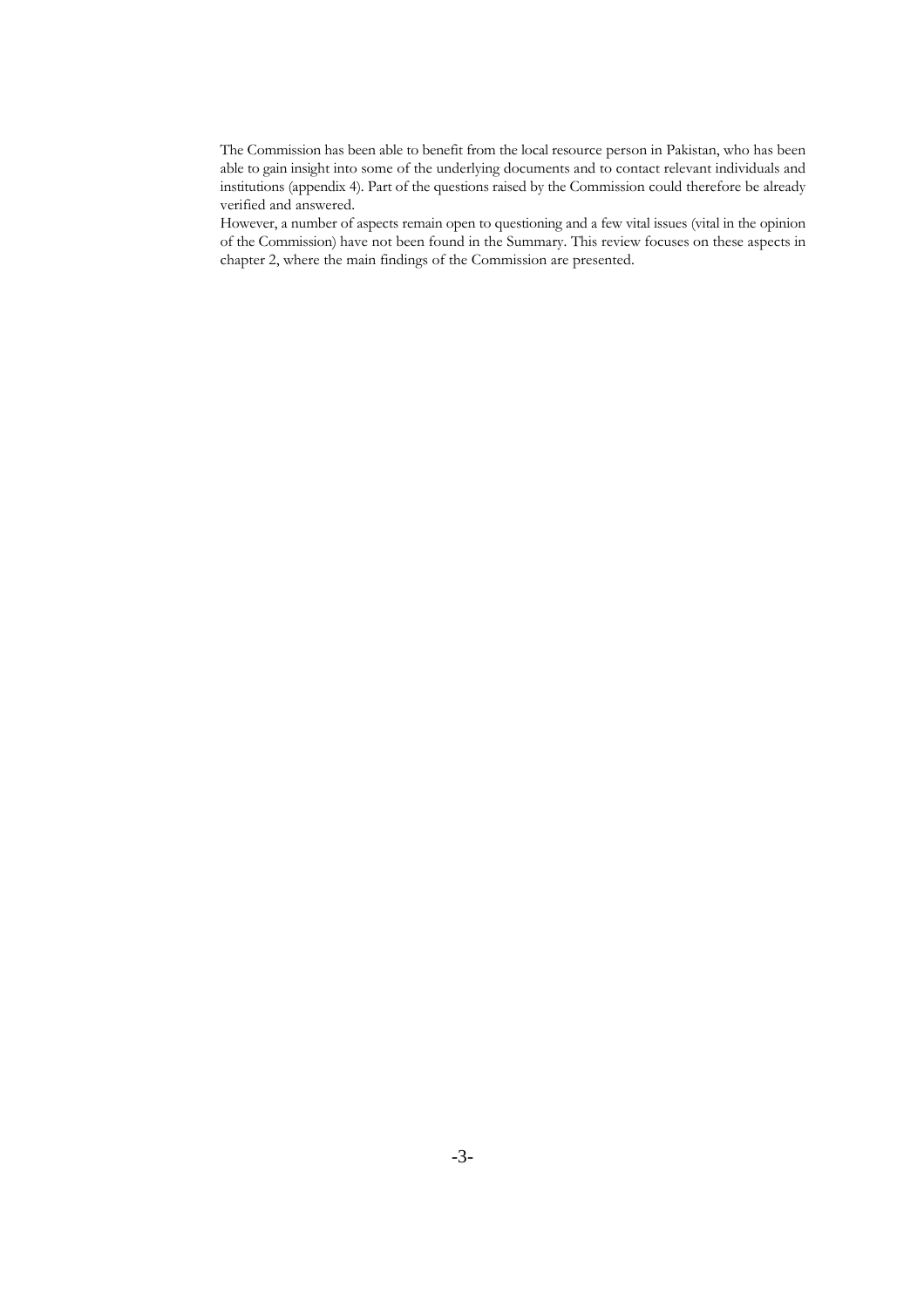# **2. REVIEW FINDINGS**

### 2.1 General conclusion

The Commission notes that a considerable number of extensive studies have been undertaken. Apparently, key elements of the EIA-procedure have been correctly executed and an independent Review Panel has been monitoring and conducting the studies.

The Commission realizes that due to the location, the environmental damage of the implementation of the Ghazi Barotha hydropower project will be relatively small. The project area is located in the Indus river plain downstream the Tarbela dam. The Indus plain is fertile and had supported for centuries a dense human population. As a consequence, all natural vegetation has been converted to crop or range lands. The Tarbela dam had a major impact on the environment and the water flow of the Indus river in the project area. The impact of a second dam (the Ghazi Barotha hydropower project) will be minimal as compared to the Tarbela dam.

The overall impression of the Commission concerning the summary is positive. Nevertheless, the Commission would like to emphasize that before a balanced and judicious decision can be made, the summary should be amplified with information on three issues mentioned under section 2.2. Two of these issues were not covered by the underlying documents at all. Information on the third issue is available in the underlying documents, but not represented in the summary. The Commission deems it necessary to complete the summary with this information.

Additionally, the Commission remains with some questions, which could not be verified. These questions are described in section 2.3.

Chapter 3, finally, states the importance of including clear conclusions and a justification for the choice of the preferred alternative in the summary, essential information for decision making.

2.2 Missing information in the summary

#### **Information missing in the summary and in the background documents**

In the analyses and comparison of alternatives as shown in Table 2 of the summary, one important alternative has not been described. This concerns the alternative of dividing the project into smaller units and dams. The Sungi Development Foundation, a non governmental organisation, working with communities affected by Tarbela Dam and the proposed Ghazi Barotha hydropower project, believes that alternatives to mega hydro projects have not been taken seriously by the government. At the same time the provincial government of North Western Frontier Province (NWFP) has expressed an interest in pursuing small dam options to exploit its hydro potential. A small government body, the Small Hydel Development Organization strongly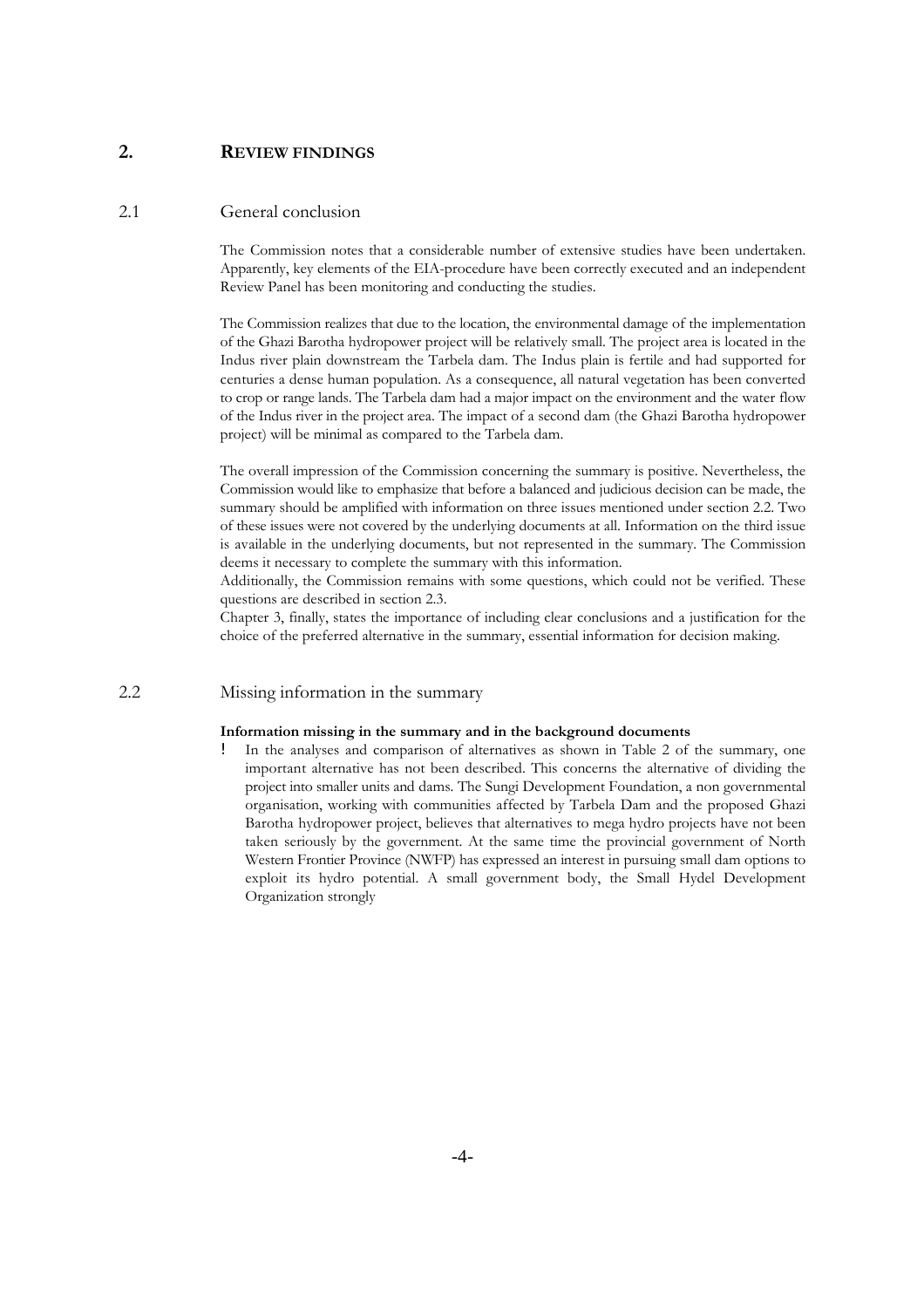advocates smaller dams in the country's northern regions because they would occupy less land, create smaller reservoirs and lead to more decentralized control over power. Considering the above mentioned view points, the summary should include an analysis and comparison on the alternative of a series of smaller hydroelectric projects.

! The summary does not mention a Disaster Management Plan. Analyses on consequences of a dam failure (Tarbela Dam and/or the new barrage), amongst others flood routing calculations, flood management and hazard warning have not been addressed in the underlying documents. It is important to have a risk analyses study performed, including for example earthquakes, loads and threats by floods, due to extreme rainfall, large scale deforestation and/or other possible human interventions in the river upstream the Tarbela Dam. This Disaster Management Plan should cover the dam's safety aspects, consequences of significant overflow, impacts of extreme flood situations (for the dam and down stream population and land uses), high levels of land slides or land erosion as a result of unexpected seismic events, consequences when the dam(s) will collapse and measures to be taken.

#### **Information available in the background documents, but missing in the summary**

! The summary does not show which part of the water will keep on running through the river bed of the Indus and which implications this will have on ground and surface water (in quantitative terms). One of the most important environmental effects of this project is the intervention in the riverine system, in the ecological flow<sup>2</sup>], the impacts of changes in water availability for agriculture etcetera. This aspect has not been covered sufficiently in the summary, although apparently relevant information is available in the underlying documents. In the summary the effects on water resources receive equal attention (medium page) as biological resources, whereas the effects on the latter resources are expected to be minimal.

# 2.3 Observations and questions by the Commission

This section describes some observations and questions which could not be verified in the available documents.

### **Environmental impacts**

In the summary the relationship between the proposed project and the life-span of the Tarbela Dam is not mentioned. It is not clear what will be the influence of sedimentation (completely filled in 2050) of the Tarbela reservoir on (extreme) floods towards the new barrage and what will be the lifetime of the reservoir of the new barrage with respect to sedimentation. In the underlying documents (Environmental Assessment, Volume 7, April 1991) is stated that:

*"The mode of operation of Tarbela in the future will be determined by several factors, foremost among them the extent of sedimentation of the reservoir, the availability of upstream storage, and the overall generation picture. At present, Tarbela retains more than 90% of the sediment carried in by the Indus River. The sediment had formed an alluvial delta whose front is moving towards the dam at about 600 m per year. The rate varies with the flows. When the delta reaches the dam, an event estimated to occur in about 2015, sediment outflow will increase substantially. The time will be stretched out if the proposed dam is constructed at Basha, 320 km upstream of Tarbela. When Tarbela is essentially filled with sediment, around 2050, the out flow water will contain about the same sediment content as the inflow (less some of the coarser material). With little storage capacity, Tarbela will then operate as a run-off-river plant.*

*In the interim, which includes most of the project life of the Ghazi Barotha hydropower project, Tarbela is expected to move to a peaking mode during the low flow season, providing most of its discharge to the barrage pond during four hours per day of peak electricity demand."*

According to the above mentioned information, the Ghazi Barotha hydropower project will cease to function in about 2050. Therefore, the project will only provide a temporary solution for the

<sup>2</sup> Ecological flow is that part of the original river discharge that is needed throughout the year to maintain the ecological characteristics and values of the river ecosystem.